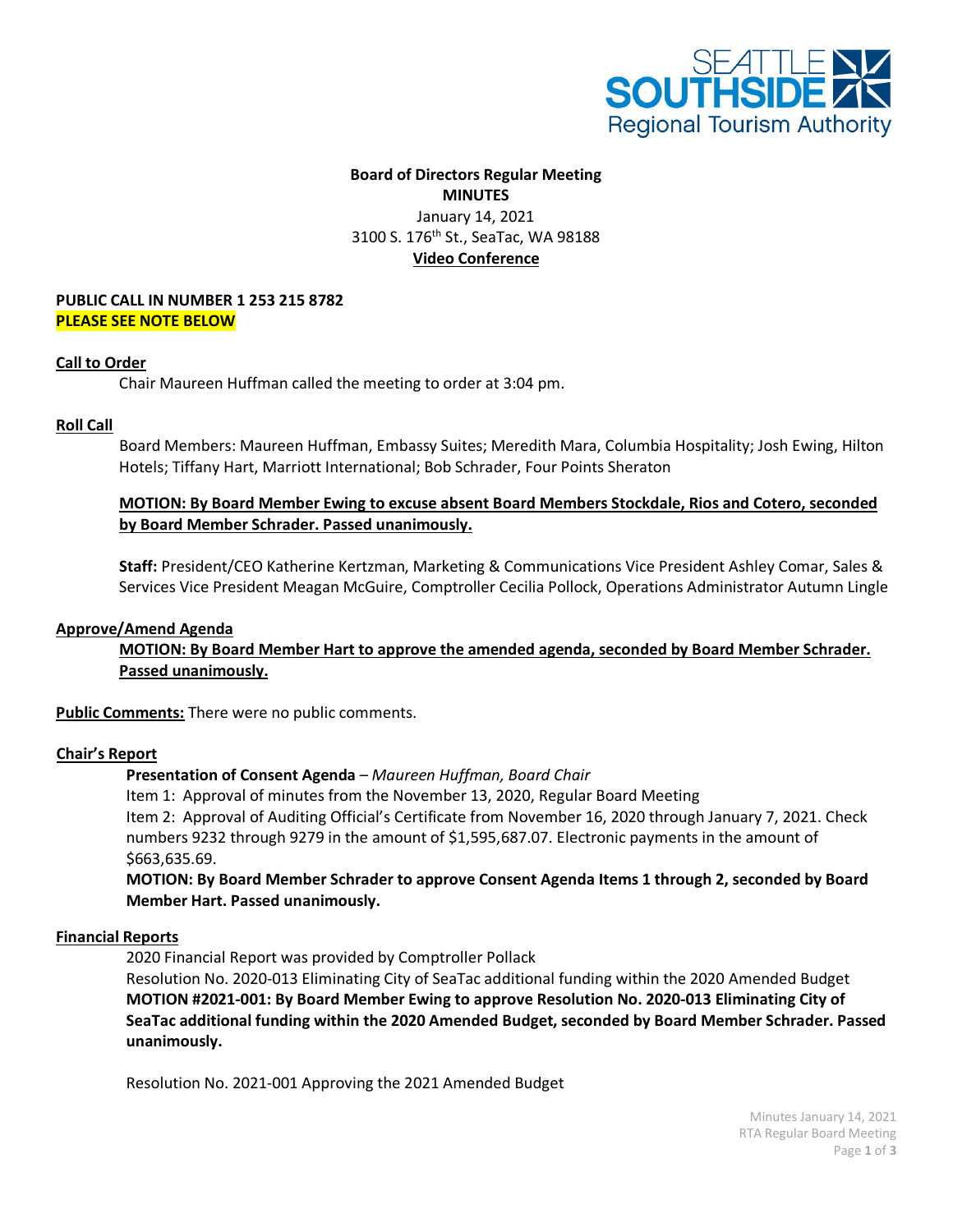**MOTION #2021-002: By Board Member Ewing to approve Resolution No. 2021-001 Amending the 2021 Amended Budget, seconded by Board Member Schrader. Passed unanimously.**

## **President's Report**

## **Informational:**

President/CEO Kertzman provided an update CEO recruitment by SearchWide Global **Action:**

Resolution No. 2021-005 Approving Application for Paycheck Protection Program Loan under the Coronavirus Response and Relief Supplemental Appropriations Act, 2021 (The ACT)

**MOTION #2021-003: By Board Member Schrader Resolution No. 2021-005 Approving Application for Paycheck Protection Program Loan under the Coronavirus Response and Relief Supplemental Appropriations Act, 2021 (The ACT), seconded by Board Member Hart. Passed unanimously.**

## **Staff Reports**

# **Marketing & Communications**

## **Informational:**

King County Recovery Campaign

 MarCom Vice President Comar provided the Board Members a PowerPoint presentation on the status of our King County Recovery Campaign noting it had been extended to February

## Seattle Southside Scenes

MarCom VP Comar presented a Seattle Southside Scenes update and video.

#### 2021 MarCom Division Budget Priorities

MarCom Vice President Comar gave an overview of her department's priorities.

## **Action:**

 Resolution No. 2021-003 Amending the Sherri Scott Contract No. 2019-006 as follows: Extended until December 31, 2021 and with a not to exceed sum of \$50,000 for Graphic Design Services. **MOTION #2021-004: By Board Member Schrader to approve Resolution No. 2021-003 Amending the Sherri Scott Contract No. 2019-006 as follows: Extended until December 31, 2021 and with a not to exceed sum of \$50,000 for Graphic Design Services, seconded by Board Member Ewing. Passed unanimously.** 

Resolution No. 2021-002 Amending the GreenRubino Contract No. 2018-010 as follows: Extended until December 31, 2021 and with a not to exceed sum of \$500,000 and reduced Scope of Work. **MOTION #2021-005: By Board Member Ewing to approve Resolution No. 2021-002 Amending the GreenRubino Contract 2018-010 as follows: Extended until December 31, 2021 and with a not to exceed sum of \$500,000 and reduced Scope of Work, seconded by Board Member Schrader. Passed unanimously.** 

#### **Sales & Services Informational:**

2021 Sales & Services Division Budget Priorities Sales & Services VP McGuire reviewed her division budget priorities

## **Action:**

Resolution No. 2021-004 Authorize the President and CEO to execute and deliver an agreement with Digital Edge for meetings marketing services, not to exceed \$100,000.

**MOTION #2021-006: By Board Member Schrader to authorize the President and CEO to execute and deliver an agreement with Digital Edge for meetings marketing services, not to exceed \$100,000, seconded by Board Member Hart. Passed unanimously.**

> Minutes January 14, 2021 RTA Regular Board Meeting Page **2** of **3**